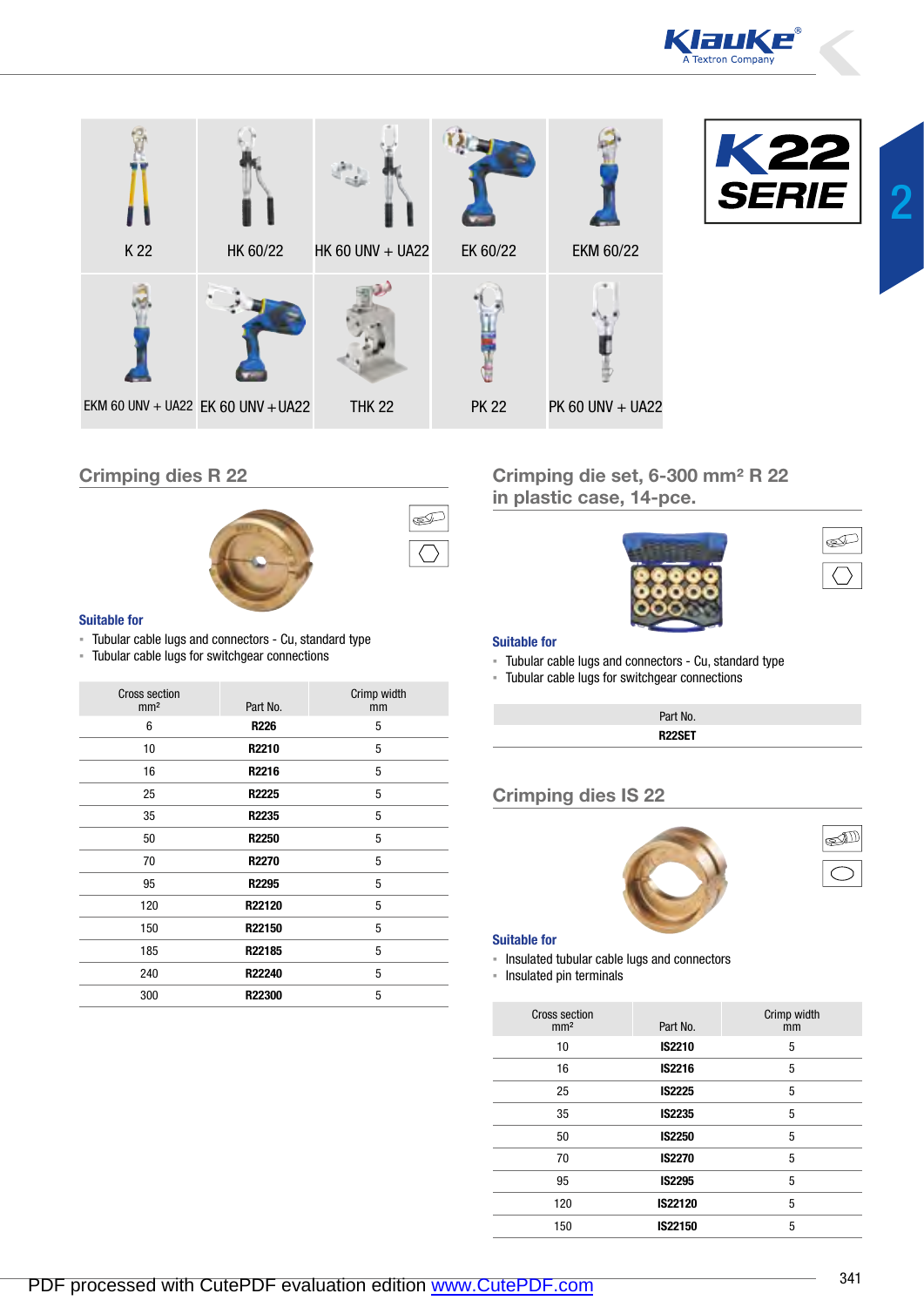# Crimping dies, blue connection® B 22



 $\blacktriangleright$  Accurate assignment of crimping tool/crimping die through colour-coding system

#### Suitable for

■ Tubular cable lugs and connectors, blue connection<sup>®</sup> for compacted conductors acc. to DIN EN 60228 Class 2

| <b>Cross section</b><br>mm <sup>2</sup> | Part No.      | Crimp width<br>mm | Number of crimps |
|-----------------------------------------|---------------|-------------------|------------------|
| 6                                       | <b>b226</b>   | 9                 |                  |
| 10                                      | <b>b2210</b>  | 9                 | 1                |
| 16                                      | <b>b2216</b>  | 9                 |                  |
| 25                                      | <b>b2225</b>  | 9                 | 1                |
| 35                                      | <b>b2235</b>  | 9                 | 1                |
| 50                                      | <b>b2250</b>  | 9                 |                  |
| 70                                      | <b>b2270</b>  | 9                 | 1                |
| 95                                      | <b>b2295</b>  | 9                 |                  |
| 120                                     | <b>b22120</b> | 9                 | 1                |
| 150                                     | b22150        | 9                 | 1                |
| 185                                     | b22185        | 5                 | 2                |
| 240                                     | <b>b22240</b> | 5                 | $\overline{c}$   |
| 300                                     | <b>b22300</b> | 5                 | 3                |

# Presseinsatzset 6-300 mm² blue connection® B22 im Kunststoffkoffer, 14-teilig



#### Suitable for

■ Tubular cable lugs and connectors, blue connection<sup>®</sup> for compacted conductors acc. to DIN EN 60228 Class 2

| Part No.      |  |
|---------------|--|
| <b>B22SET</b> |  |

## Crimping dies F 22





#### Suitable for

Í

**· Tubular cable lugs and connectors for fine stranded conductors** 

| <b>Cross section</b><br>mm <sup>2</sup> | Part No. |
|-----------------------------------------|----------|
| 10                                      | F2210    |
| 16                                      | F2216    |
| 25                                      | F2225    |
| 35                                      | F2235    |
| 50                                      | F2250    |
| 70                                      | F2270    |

## Crimping dies M 22





#### Suitable for

**EXECUTE:** Tubular cable lugs and connectors for solid conductors

| <b>Cross section</b><br>mm <sup>2</sup> | Part No. | Crimp width<br>mm |
|-----------------------------------------|----------|-------------------|
| $1.5 - 4$                               | M22154   | b                 |
| $6 - 10$                                | M22610   | :                 |
| 16                                      | M2216    | 'n                |

## Presseinsätze N 22





#### Suitable for

⋐

- ▪ Tubular cable lugs and connectors Ni
- **· Tubular cable lugs and connectors stainless steel**

| <b>Cross section</b><br>mm <sup>2</sup> | Part No.          |
|-----------------------------------------|-------------------|
| 10                                      | N2210             |
| 16                                      | N2216             |
| 25                                      | N2225             |
| 35                                      | N2235             |
| 50                                      | N <sub>2250</sub> |

**GO GREENLEE.** KIELIKE<sup>®</sup> HDE

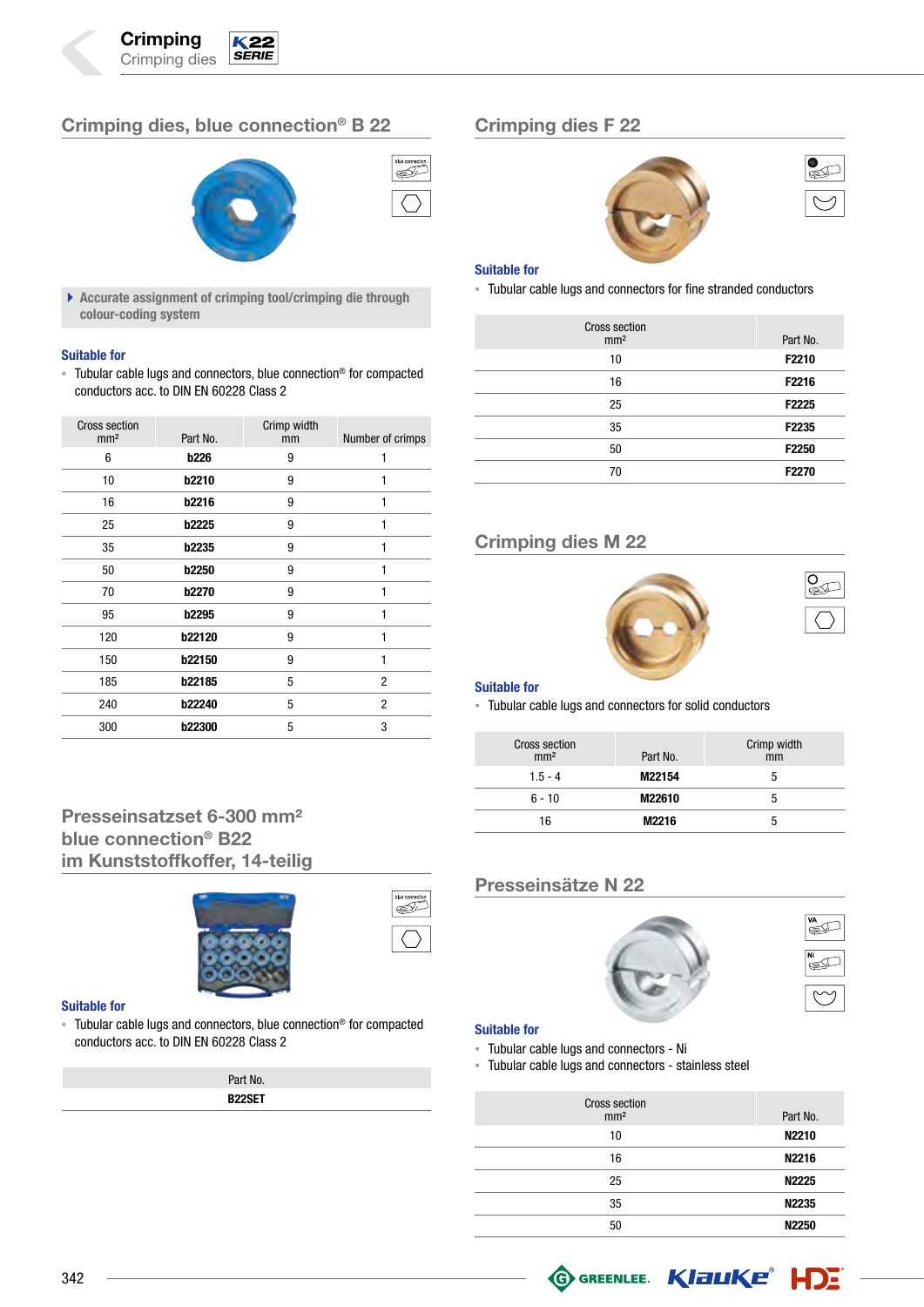

# Crimping dies D 22



| DIN |  |
|-----|--|
|     |  |

⋐

#### Suitable for

**EX Compression cable lugs to DIN 46235 and connectors to** DIN 46267, part 1 - Cu

| <b>Cross section</b><br>mm <sup>2</sup> | Part No.          | Code | Crimp width<br>mm |
|-----------------------------------------|-------------------|------|-------------------|
| 6                                       | D <sub>226</sub>  | 5    | 5                 |
| 10                                      | D <sub>2210</sub> | 6    | 5                 |
| 16                                      | D2216             | 8    | 5                 |
| 25                                      | D2225             | 10   | 5                 |
| 35                                      | D2235             | 12   | 5                 |
| 50                                      | D <sub>2250</sub> | 14   | 5                 |
| 70                                      | D <sub>2270</sub> | 16   | 5                 |
| 95                                      | D2295             | 18   | 5                 |
| 120                                     | D22120            | 20   | 5                 |
| 150                                     | D22150            | 22   | 5                 |
| 185                                     | D22185            | 25   | 5                 |
| 240                                     | D22240            | 28   | 5                 |
| 300                                     | D22300            | 32   | 5                 |

## Crimping die set, 6-300 mm² D 22 in plastic case, 14-pce.



#### Suitable for

**EXECOMPRESS** CABLE Lugs to DIN 46235 and connectors to DIN 46267, part 1 - Cu

| Part No.            |  |
|---------------------|--|
| D <sub>22</sub> SET |  |

## Crimping dies DP 22





J

#### Suitable for

**• Double compression cable lugs** 

| <b>Cross section</b><br>mm <sup>2</sup> | Part No.      | Code  |
|-----------------------------------------|---------------|-------|
| $2 \times 50$                           | <b>DP2250</b> | 22 DP |
| 2 x 70                                  | <b>DP2270</b> | 24 DP |

## Crimping dies Q 22



#### Suitable for

- ▪ Solderless terminals to DIN 46234 and pin terminals to DIN 46230 - Cu
- ▪ Solderless connectors to DIN 46341 Cu

| <b>Cross section</b><br>mm <sup>2</sup> | Part No.     |
|-----------------------------------------|--------------|
| 10                                      | Q2210        |
| 16                                      | Q2216        |
| 25                                      | Q2225        |
| 35                                      | Q2235        |
| 50                                      | Q2250        |
| 70                                      | <b>Q2270</b> |

## Crimping dies ISQ 22





#### Suitable for

**·** Insulated solderless terminals and pin terminals

| <b>Cross section</b><br>mm <sup>2</sup> | Part No.       |
|-----------------------------------------|----------------|
| 10                                      | ISQ2210        |
| 16                                      | ISQ2216        |
| 25                                      | <b>ISQ2225</b> |
| 35                                      | <b>ISQ2235</b> |
| 50                                      | <b>ISQ2250</b> |
| 70                                      | <b>ISQ2270</b> |
|                                         |                |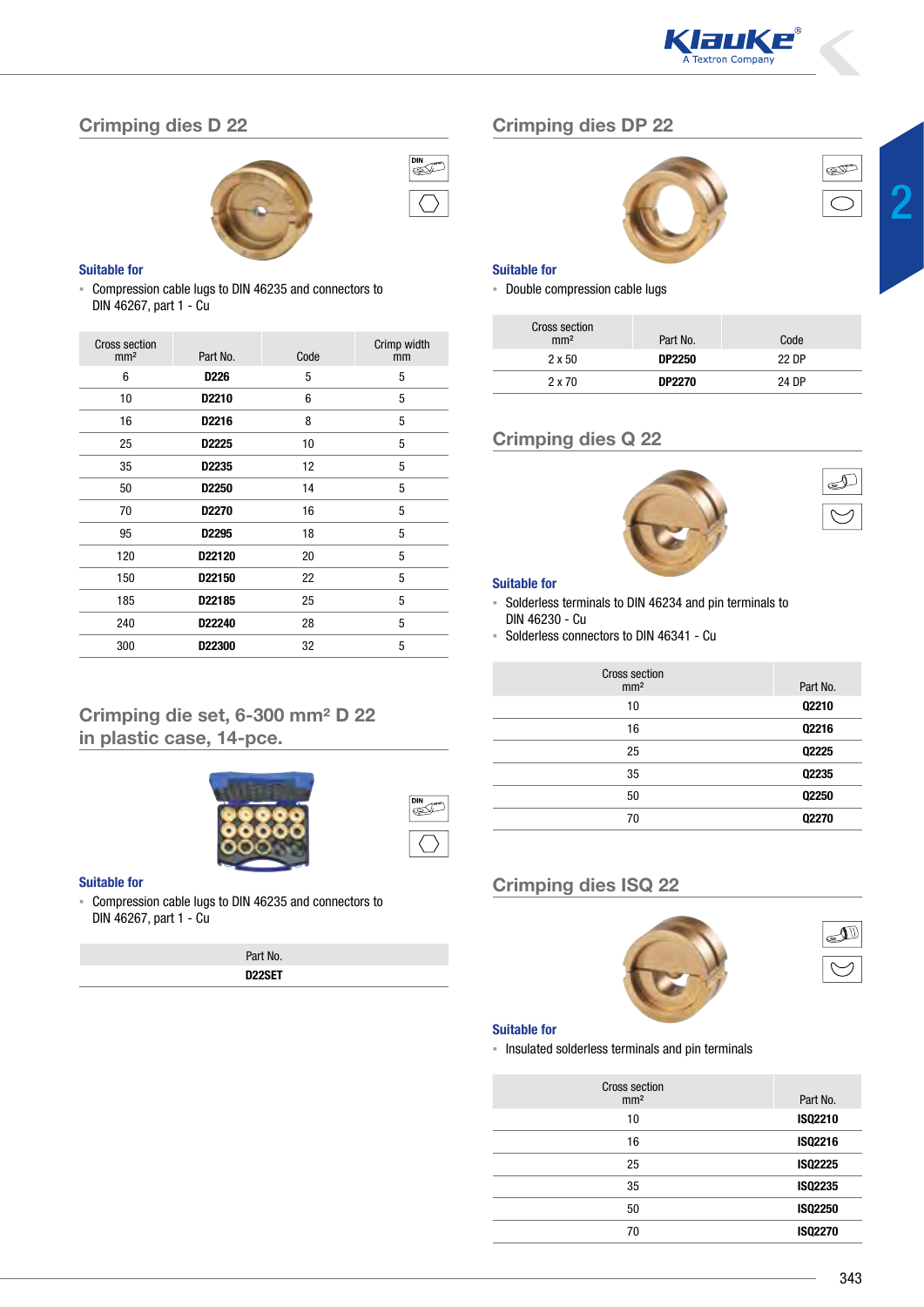# Crimping dies RU 22



Ñ<br>S∕

#### Suitable for

- **Pre-rounding of sector-shaped Al- and Cu-conductors**
- 3- and 4-core sector-shaped conductors

| Nominal<br>cross section<br>$mm2$ se | Nominal<br>cross section<br>$mm2$ sm | Part No.        | Conductor<br>dia.<br>mm | Pre-rounding<br>width<br>mm |
|--------------------------------------|--------------------------------------|-----------------|-------------------------|-----------------------------|
|                                      | 10                                   | <b>RU2210</b>   | 4.1                     | 19.5                        |
|                                      | 16                                   | <b>RU2216</b>   | 5.1                     | 19.5                        |
| 35                                   | 25                                   | <b>RU223525</b> | 6.3                     | 19.5                        |
| 50                                   | 35                                   | <b>RU225035</b> | 7.5                     | 19.5                        |
| 70                                   | 50                                   | <b>RU227050</b> | 9.0                     | 19.5                        |
| 95                                   | 70                                   | <b>RU229570</b> | 10.5                    | 19.5                        |
| 120                                  | 95                                   | RU2212095       | 12.5                    | 19.5                        |
| 150                                  | 120                                  | RU22150120      | 14.0                    | 19.5                        |
| 185                                  | 150                                  | RU22185150      | 15.8                    | 19.5                        |
| 240                                  | 185                                  | RU22240185      | 17.5                    | 19.5                        |
| 300                                  | 240                                  | RU22300240      | 20.3                    | 19.5                        |

## Crimping dies A 22



#### Suitable for

- ▪ Compression cable lugs and connectors to DIN Al
- **Compression cable lugs and connectors Al/Cu (aluminium side)**

| Cross section<br>mm <sup>2</sup> | Part No. | Code | Crimp width<br>mm |
|----------------------------------|----------|------|-------------------|
| 10                               | A2210    | 10   | 7                 |
| $16 - 25$                        | A221625  | 12   | 7                 |
| 35                               | A2235    | 14   | 7                 |
| 50                               | A2250    | 16   | 7                 |
| 70                               | A2270    | 18   | $\overline{7}$    |
| $95 - 120$                       | A2295120 | 22   | 7                 |
| 150                              | A22150   | 25   | 7                 |
| 185                              | A22185   | 28   | 7                 |
| 240                              | A22240   | 32   | 5                 |
| 300                              | A22300   | 34   | 5                 |

## Crimping die set, 10-300 mm² A 22 in plastic case, 11-pce.



| ΑĪ    |
|-------|
| Al/Cu |
|       |

#### Suitable for

- ▪ Compression cable lugs and connectors to DIN Al
- **Compression cable lugs and connectors Al/Cu (aluminium side)**

| Part No. |
|----------|
| A22SET   |

## Crimping dies AD 22





#### Suitable for

- **Compression joints for full tension connections of Aldrey** conductors according to DIN EN 50182
- $\blacksquare$  Al-conductor acc. to DIN EN 50182, 120 185 mm<sup>2</sup>

| <b>Cross section</b><br>mm <sup>2</sup> | Part No.   | Code | Crimp width<br>mm |
|-----------------------------------------|------------|------|-------------------|
| 25                                      | AD2225     | 12   |                   |
| 35                                      | AD2235     | 14   | 7                 |
| 50                                      | AD2250     | 16   |                   |
| 70                                      | AD2270     | 18   |                   |
| 95                                      | AD2295     | 20   |                   |
| 120                                     | AD22120    | 25   |                   |
| 150 - 185                               | AD22150185 | 28   |                   |

**G GREENLEE.** KIEUKE<sup>®</sup> HDE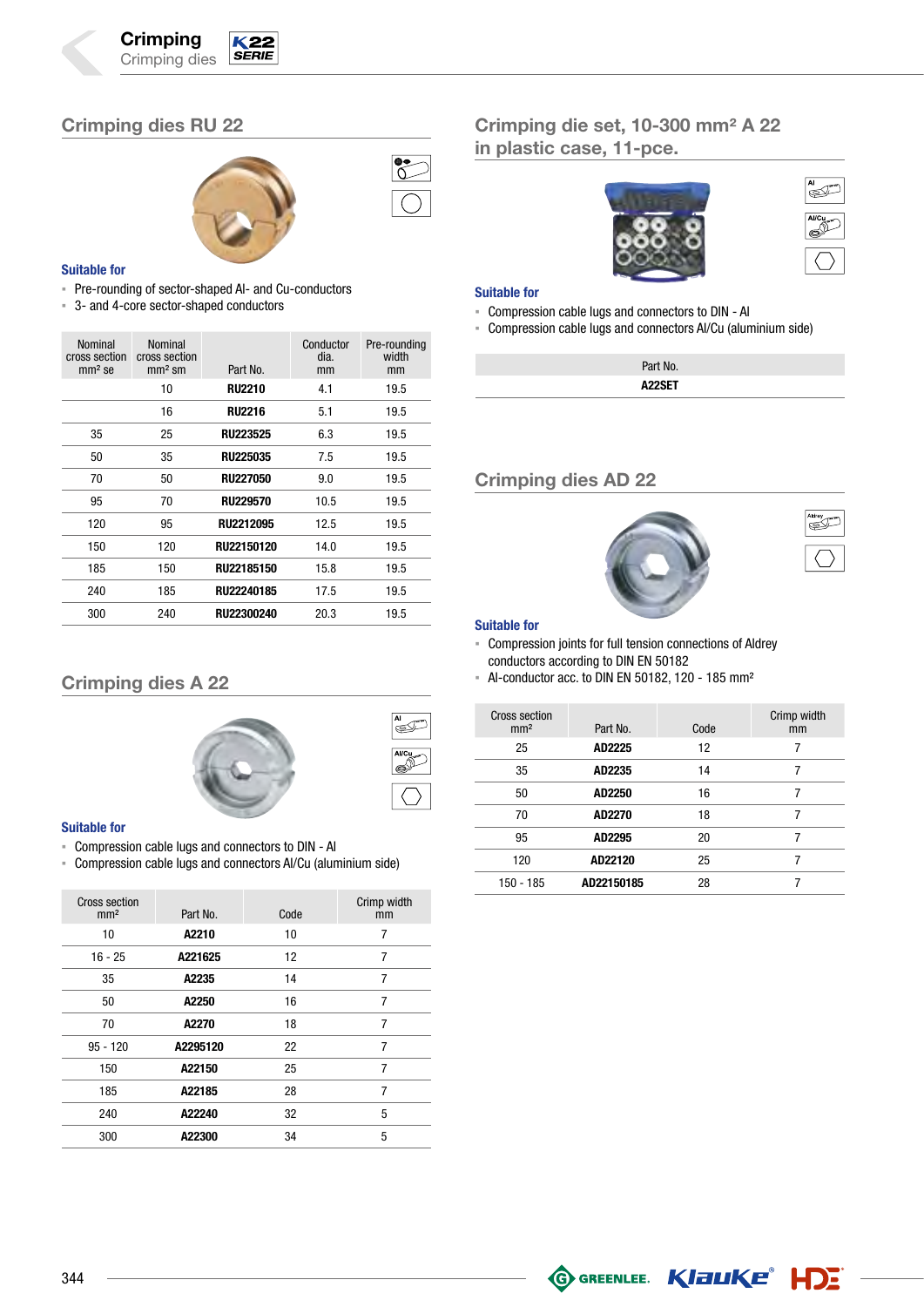

# Crimping dies AST 22



#### Suitable for

- ▪ Compression joints acc. to DIN 48085, part 3 for Al-/St-cable acc. to DIN EN 50182
- ▪ Aluminium crimping

| Cross section<br>mm <sup>2</sup> | Part No.        | Code | Crimp width<br>mm |
|----------------------------------|-----------------|------|-------------------|
| $25 - 4$                         | <b>AST2225</b>  | 12   | 7                 |
| $35 - 6$                         | <b>AST2235</b>  | 14   | 7                 |
| $50 - 8$                         | <b>AST2250</b>  | 16   | 7                 |
| 70 - 12                          | <b>AST2270</b>  | 18   | 7                 |
| $95 - 15$                        | <b>AST2295</b>  | 22   |                   |
| $120 - 20$                       | <b>AST22120</b> | 25   |                   |

# Crimping dies C 22 / MC 22





2

Suitable for

▪ C-clamps

| Cross section<br>mm <sup>2</sup>   | Part No.          | Crimp width<br>mm |
|------------------------------------|-------------------|-------------------|
| 16                                 | C <sub>2216</sub> | 5                 |
| 25                                 | C <sub>2225</sub> | 5                 |
| 35                                 | C <sub>2235</sub> | 5                 |
| 50                                 | C <sub>2250</sub> | 5                 |
| $4 - 4$                            | <b>MC224</b>      | 5                 |
| $10 - 10$                          | <b>MC2210</b>     | 5                 |
| $10 - 1$<br>$10 - 25$<br>$35 - 35$ | <b>MC2235</b>     | 5                 |

## Crimping dies ST 22





 $\overline{\text{A1/St}}$ 

#### Suitable for

- ▪ Compression joints acc. to DIN 48085, part 3 for Al-/St-cable acc. to DIN EN 50182
- ▪ Steel crimping

| <b>Cross section</b><br>mm <sup>2</sup> | Part No.      | Code | Crimp width<br>mm |
|-----------------------------------------|---------------|------|-------------------|
| $25 - 4$<br>$35 - 6$                    | ST2246        | 6    | 5                 |
| $50 - 8$                                | <b>ST228</b>  |      | 5                 |
| $70 - 12$<br>$95 - 15$                  | ST221215      | 9    | 5                 |
| $120 - 20$                              | <b>ST2220</b> | 13   | 5                 |

# Crimping dies H 22



## Suitable for

▪ H-clamps

| <b>Cross section</b><br>mm <sup>2</sup> | Part No.     | Crimp width<br>mm |
|-----------------------------------------|--------------|-------------------|
| 70                                      | <b>H2270</b> | ħ                 |